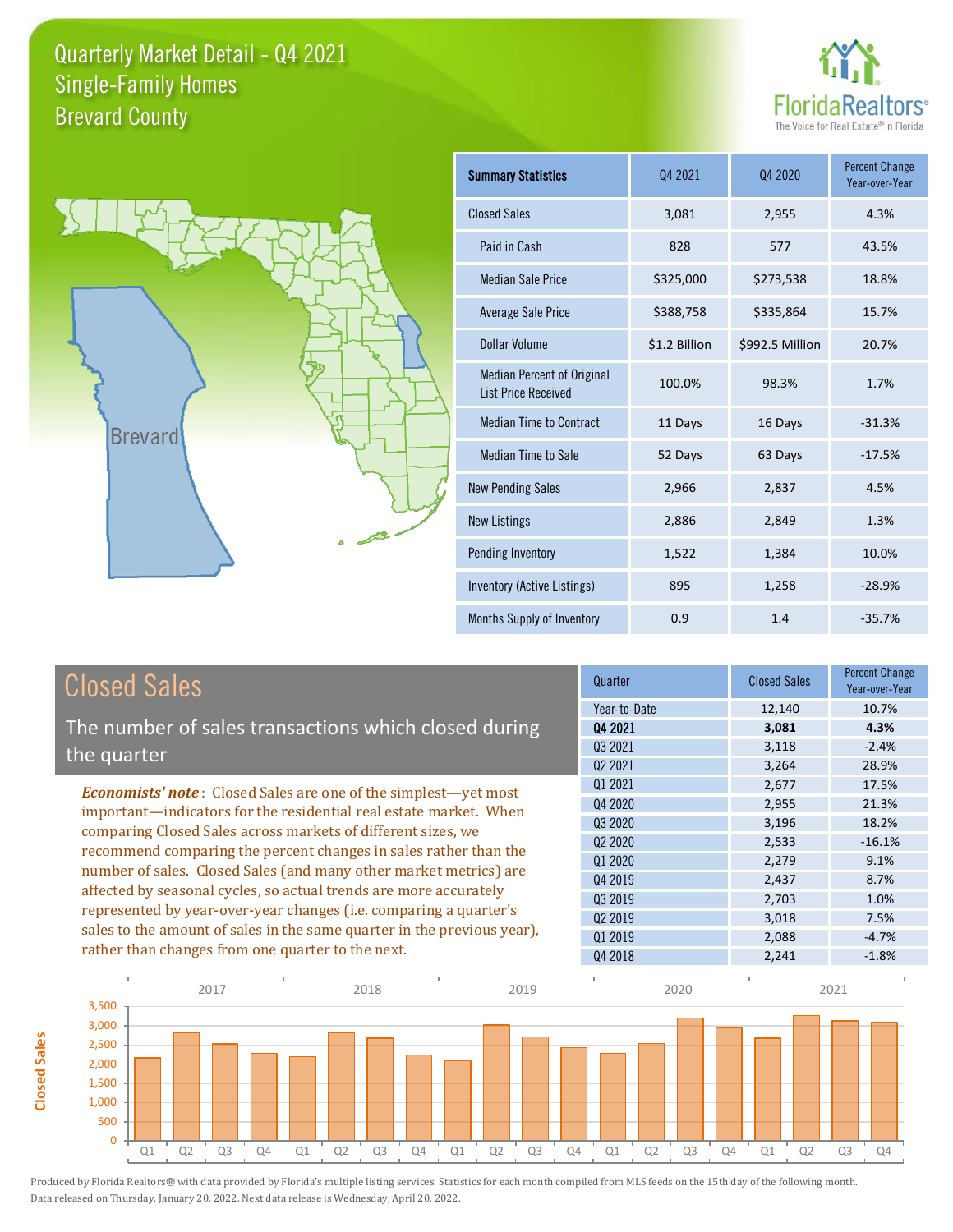**Cash Sales**



| Cash Sales                                                                     | Quarter      | <b>Cash Sales</b> | <b>Percent Change</b><br>Year-over-Year |
|--------------------------------------------------------------------------------|--------------|-------------------|-----------------------------------------|
|                                                                                | Year-to-Date | 3,102             | 50.1%                                   |
| The number of Closed Sales during the quarter in                               | Q4 2021      | 828               | 43.5%                                   |
| which buyers exclusively paid in cash                                          | Q3 2021      | 803               | 34.5%                                   |
|                                                                                | 02 2021      | 860               | 116.1%                                  |
|                                                                                | 01 2021      | 611               | 23.7%                                   |
|                                                                                | Q4 2020      | 577               | 15.4%                                   |
| <b>Economists' note:</b> Cash Sales can be a useful indicator of the extent to | 03 2020      | 597               | 7.6%                                    |
| which investors are participating in the market. Why? Investors are            | 02 2020      | 398               | $-35.0%$                                |
| far more likely to have the funds to purchase a home available up front,       | 01 2020      | 494               | $-4.4%$                                 |
| whereas the typical homebuyer requires a mortgage or some other                | 04 2019      | 500               | $-8.3%$                                 |
| form of financing. There are, of course, many possible exceptions, so          | 03 2019      | 555               | $-8.6%$                                 |
| this statistic should be interpreted with care.                                | 02 2019      | 612               | 5.7%                                    |
|                                                                                | 01 2019      | 517               | $-7.2%$                                 |



# Cash Sales as a Percentage of Closed Sales

The percentage of Closed Sales during the quarter which were Cash Sales

*Economists' note* : This statistic is simply another way of viewing Cash Sales. The remaining percentages of Closed Sales (i.e. those not paid fully in cash) each quarter involved some sort of financing, such as mortgages, owner/seller financing, assumed loans, etc.



Q4 2018 **545** 0.9%

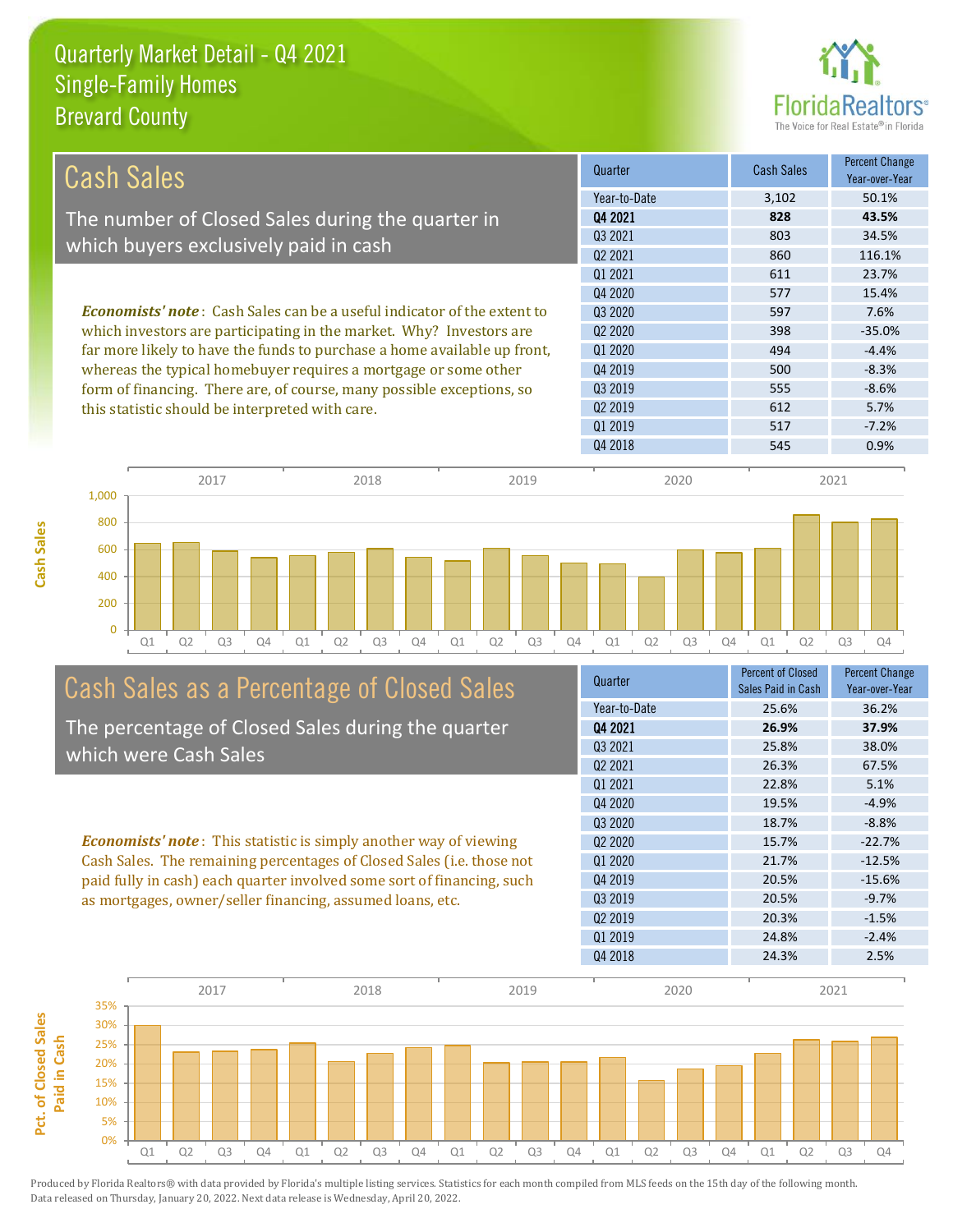

#### Median Sale Price

The median sale price reported for the quarter (i.e. 50% of sales were above and 50% of sales were below)

*Economists' note* : Median Sale Price is our preferred summary statistic for price activity because, unlike Average Sale Price, Median Sale Price is not sensitive to high sale prices for small numbers of homes that may not be characteristic of the market area. Keep in mind that median price trends over time are not always solely caused by changes in the general value of local real estate. Median sale price only reflects the values of the homes that *sold* each quarter, and the mix of the types of homes that sell can change over time.

| Quarter             | <b>Median Sale Price</b> | <b>Percent Change</b><br>Year-over-Year |
|---------------------|--------------------------|-----------------------------------------|
| Year-to-Date        | \$305,000                | 17.1%                                   |
| Q4 2021             | \$325,000                | 18.8%                                   |
| Q3 2021             | \$320,000                | 20.8%                                   |
| Q2 2021             | \$295,617                | 15.9%                                   |
| Q1 2021             | \$275,000                | 9.1%                                    |
| Q4 2020             | \$273,538                | 12.1%                                   |
| Q3 2020             | \$264,908                | 10.4%                                   |
| Q2 2020             | \$255,000                | 5.7%                                    |
| Q1 2020             | \$252,000                | 9.7%                                    |
| Q4 2019             | \$244,000                | 7.0%                                    |
| Q3 2019             | \$239,900                | 4.0%                                    |
| Q <sub>2</sub> 2019 | \$241,250                | 6.6%                                    |
| Q1 2019             | \$229,750                | 1.5%                                    |
| Q4 2018             | \$228,000                | 5.8%                                    |



#### Average Sale Price

The average sale price reported for the quarter (i.e. total sales in dollars divided by the number of sales)

*Economists' note* : Usually, we prefer Median Sale Price over Average Sale Price as a summary statistic for home prices. However, Average Sale Price does have its uses—particularly when it is analyzed alongside the Median Sale Price. For one, the relative difference between the two statistics can provide some insight into the market for higher-end homes in an area.

| \$371,413<br>17.5%<br>Year-to-Date<br>04 2021<br>\$388,758<br>15.7%<br>03 2021<br>\$389,307<br>21.9%<br>Q <sub>2</sub> 2021<br>\$373,436<br>21.8%<br>Q1 2021<br>\$328,144<br>10.6% | Quarter | <b>Average Sale Price</b> | <b>Percent Change</b><br>Year-over-Year |
|------------------------------------------------------------------------------------------------------------------------------------------------------------------------------------|---------|---------------------------|-----------------------------------------|
|                                                                                                                                                                                    |         |                           |                                         |
|                                                                                                                                                                                    |         |                           |                                         |
|                                                                                                                                                                                    |         |                           |                                         |
|                                                                                                                                                                                    |         |                           |                                         |
|                                                                                                                                                                                    |         |                           |                                         |
| 16.8%                                                                                                                                                                              | Q4 2020 | \$335,864                 |                                         |
| Q3 2020<br>\$319,300<br>12.0%                                                                                                                                                      |         |                           |                                         |
| \$306,521<br>Q <sub>2</sub> 20 <sub>20</sub><br>6.9%                                                                                                                               |         |                           |                                         |
| 01 2020<br>\$296,677<br>9.1%                                                                                                                                                       |         |                           |                                         |
| Q4 2019<br>\$287,518<br>5.0%                                                                                                                                                       |         |                           |                                         |
| Q3 2019<br>\$285,121<br>4.8%                                                                                                                                                       |         |                           |                                         |
| Q <sub>2</sub> 2019<br>\$286,604<br>5.1%                                                                                                                                           |         |                           |                                         |
| Q1 2019<br>\$271,827<br>$-0.1%$                                                                                                                                                    |         |                           |                                         |
| Q4 2018<br>\$273,931<br>6.2%                                                                                                                                                       |         |                           |                                         |



Produced by Florida Realtors® with data provided by Florida's multiple listing services. Statistics for each month compiled from MLS feeds on the 15th day of the following month. Data released on Thursday, January 20, 2022. Next data release is Wednesday, April 20, 2022.

**Average Sale Price**

**Average Sale Price**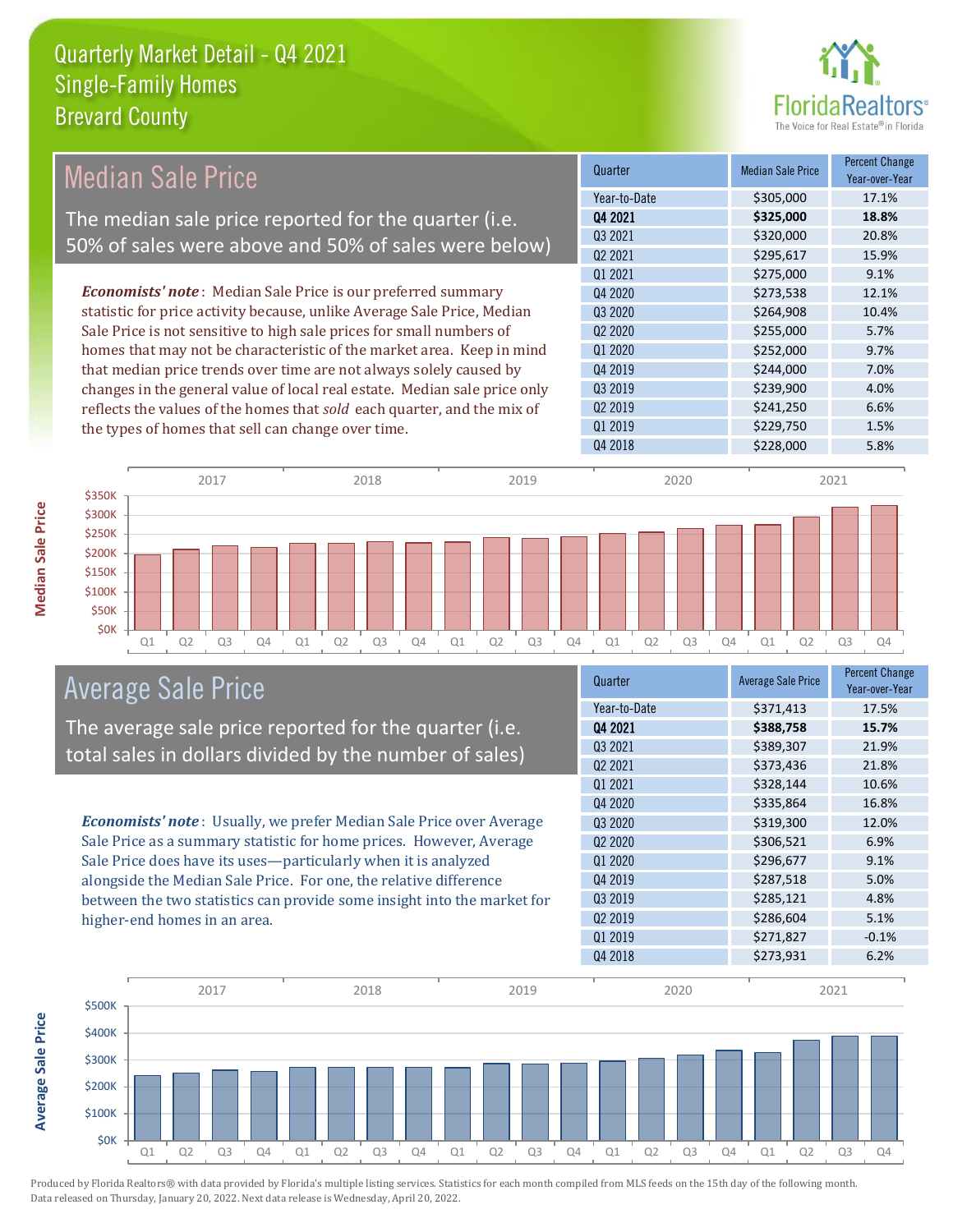

| Dollar Volume                                                                | Quarter             | <b>Dollar Volume</b> | <b>Percent Change</b><br>Year-over-Year |
|------------------------------------------------------------------------------|---------------------|----------------------|-----------------------------------------|
|                                                                              | Year-to-Date        | \$4.5 Billion        | 30.1%                                   |
| The sum of the sale prices for all sales which closed                        | Q4 2021             | \$1.2 Billion        | 20.7%                                   |
| during the quarter                                                           | Q3 2021             | \$1.2 Billion        | 18.9%                                   |
|                                                                              | Q <sub>2</sub> 2021 | \$1.2 Billion        | 57.0%                                   |
|                                                                              | Q1 2021             | \$878.4 Million      | 29.9%                                   |
| <b>Economists' note</b> : Dollar Volume is simply the sum of all sale prices | Q4 2020             | \$992.5 Million      | 41.6%                                   |
| in a given time period, and can quickly be calculated by multiplying         | Q3 2020             | \$1.0 Billion        | 32.4%                                   |
| Closed Sales by Average Sale Price. It is a strong indicator of the health   | Q <sub>2</sub> 2020 | \$776.4 Million      | $-10.2%$                                |
| of the real estate industry in a market, and is of particular interest to    | 01 2020             | \$676.1 Million      | 19.1%                                   |
| real estate professionals, investors, analysts, and government agencies.     | Q4 2019             | \$700.7 Million      | 14.1%                                   |
| Potential home sellers and home buyers, on the other hand, will likely       | Q3 2019             | \$770.7 Million      | 5.9%                                    |
| be better served by paying attention to trends in the two components         | 02 2019             | \$865.0 Million      | 12.9%                                   |

of Dollar Volume (i.e. sales and prices) individually.

|         |    |    | 2017 |    |    |    | 2018           |    |    |                | 2019           |    |    |    | 2020           |    |    |                | 2021           |                |
|---------|----|----|------|----|----|----|----------------|----|----|----------------|----------------|----|----|----|----------------|----|----|----------------|----------------|----------------|
| \$1.4B  |    |    |      |    |    |    |                |    |    |                |                |    |    |    |                |    |    |                |                |                |
| \$1.2 B |    |    |      |    |    |    |                |    |    |                |                |    |    |    |                |    |    |                |                |                |
| \$1.0 B |    |    |      |    |    |    |                |    |    |                |                |    |    |    |                |    |    |                |                |                |
| \$800 M |    |    |      |    |    |    |                |    |    |                |                |    |    |    |                |    |    |                |                |                |
| \$600 M |    |    |      |    |    |    |                |    |    |                |                |    |    |    |                |    |    |                |                |                |
| \$400 M |    |    |      |    |    |    |                |    |    |                |                |    |    |    |                |    |    |                |                |                |
| \$200 M |    |    |      |    |    |    |                |    |    |                |                |    |    |    |                |    |    |                |                |                |
| \$0     |    |    |      |    |    |    |                |    |    |                |                |    |    |    |                |    |    |                |                |                |
|         | Q1 | Q2 | Q3   | Q4 | Q1 | Q2 | Q <sub>3</sub> | Q4 | Q1 | Q <sub>2</sub> | Q <sub>3</sub> | Q4 | Q1 | Q2 | Q <sub>3</sub> | Q4 | Q1 | Q <sub>2</sub> | Q <sub>3</sub> | Q <sub>4</sub> |

## Median Percent of Original List Price Received

The median of the sale price (as a percentage of the original list price) across all properties selling during the quarter

*Economists' note* : The Median Percent of Original List Price Received is useful as an indicator of market recovery, since it typically rises as buyers realize that the market may be moving away from them and they need to match the selling price (or better it) in order to get a contract on the house. This is usually the last measure to indicate a market has shifted from down to up, so it is what we would call a *lagging* indicator.

| Quarter                         | Med. Pct. of Orig.<br><b>List Price Received</b> | <b>Percent Change</b><br>Year-over-Year |
|---------------------------------|--------------------------------------------------|-----------------------------------------|
| Year-to-Date                    | 100.0%                                           | 2.4%                                    |
| Q4 2021                         | 100.0%                                           | 1.7%                                    |
| 03 2021                         | 100.0%                                           | 2.2%                                    |
| Q <sub>2</sub> 2021             | 100.0%                                           | 2.7%                                    |
| Q1 2021                         | 98.8%                                            | 1.9%                                    |
| Q4 2020                         | 98.3%                                            | 1.4%                                    |
| Q3 2020                         | 97.8%                                            | 1.0%                                    |
| Q <sub>2</sub> 20 <sub>20</sub> | 97.4%                                            | 1.2%                                    |
| Q1 2020                         | 97.0%                                            | 1.6%                                    |
| Q4 2019                         | 96.9%                                            | 1.0%                                    |
| Q3 2019                         | 96.8%                                            | 0.2%                                    |
| Q <sub>2</sub> 2019             | 96.2%                                            | $-0.6%$                                 |
| Q1 2019                         | 95.5%                                            | $-0.8%$                                 |
| Q4 2018                         | 95.9%                                            | $-0.6%$                                 |

Q4 2018 \$613.9 Million 4.3%

Q1 2019 **\$567.6 Million** -4.8%

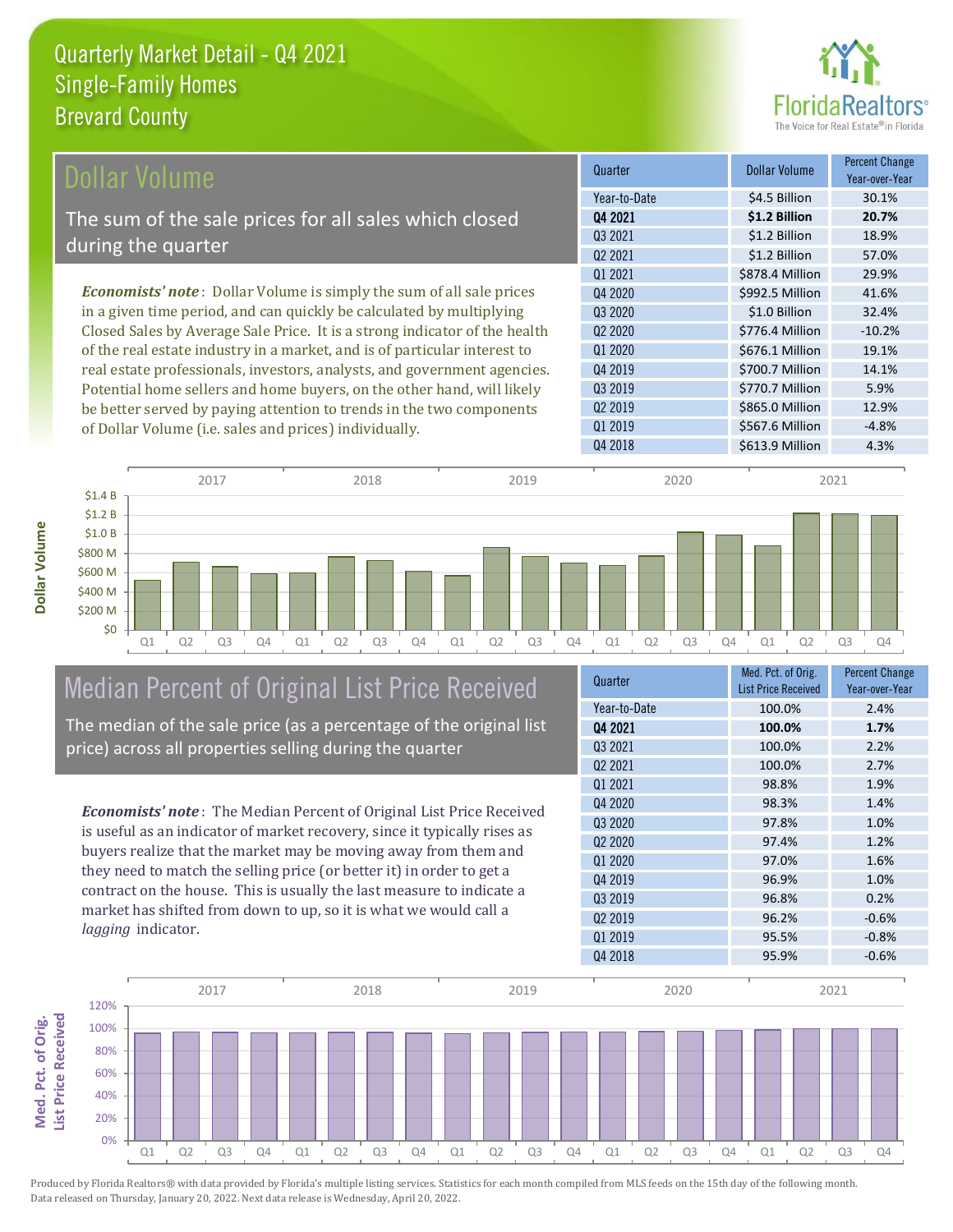

#### Median Time to Contract

The median number of days between the listing date and contract date for all Closed Sales during the quarter

*Economists' note* : Like Time to Sale, Time to Contract is a measure of the length of the home selling process calculated for sales which closed during the quarter. The difference is that Time to Contract measures the number of days between the initial listing of a property and the signing of the contract which eventually led to the closing of the sale. When the gap between Median Time to Contract and Median Time to Sale grows, it is usually a sign of longer closing times and/or declining numbers of cash sales.

| Quarter             | Median Time to<br>Contract | <b>Percent Change</b><br>Year-over-Year |
|---------------------|----------------------------|-----------------------------------------|
| Year-to-Date        | 10 Days                    | $-58.3%$                                |
| Q4 2021             | 11 Days                    | $-31.3%$                                |
| 03 2021             | 9 Days                     | $-62.5%$                                |
| Q2 2021             | 8 Days                     | $-72.4%$                                |
| Q1 2021             | 14 Days                    | $-60.0%$                                |
| Q4 2020             | 16 Days                    | $-50.0%$                                |
| Q3 2020             | 24 Days                    | $-22.6%$                                |
| 02 2020             | 29 Days                    | $-23.7%$                                |
| Q1 2020             | 35 Days                    | $-34.0%$                                |
| Q4 2019             | 32 Days                    | $-17.9%$                                |
| 03 2019             | 31 Days                    | 3.3%                                    |
| Q <sub>2</sub> 2019 | 38 Days                    | 40.7%                                   |
| Q1 2019             | 53 Days                    | 51.4%                                   |
| Q4 2018             | 39 Days                    | 25.8%                                   |



#### Median Time to Sale

**Median Time to Contract**

**Median Time to** 

The median number of days between the listing date and closing date for all Closed Sales during the quarter

*Economists' note* : Time to Sale is a measure of the length of the home selling process, calculated as the number of days between the initial listing of a property and the closing of the sale. *Median* Time to Sale is the amount of time the "middle" property selling this month was on the market. That is, 50% of homes selling this month took *less* time to sell, and 50% of homes took *more* time to sell. Median Time to Sale gives a more accurate picture than Average Time to Sale, which can be skewed upward by small numbers of properties taking an abnormally long time to sell.

| Quarter             | <b>Median Time to Sale</b> | <b>Percent Change</b><br>Year-over-Year |
|---------------------|----------------------------|-----------------------------------------|
| Year-to-Date        | 53 Days                    | $-25.4%$                                |
| Q4 2021             | 52 Days                    | $-17.5%$                                |
| 03 2021             | 50 Days                    | $-28.6%$                                |
| Q2 2021             | 51 Days                    | $-32.0%$                                |
| Q1 2021             | 61 Days                    | $-22.8%$                                |
| Q4 2020             | 63 Days                    | $-12.5%$                                |
| Q3 2020             | 70 Days                    | $-4.1%$                                 |
| Q <sub>2</sub> 2020 | 75 Days                    | $-3.8%$                                 |
| 01 2020             | 79 Days                    | $-14.1%$                                |
| Q4 2019             | 72 Days                    | $-7.7%$                                 |
| Q3 2019             | 73 Days                    | 4.3%                                    |
| Q <sub>2</sub> 2019 | 78 Days                    | 16.4%                                   |
| Q1 2019             | 92 Days                    | 19.5%                                   |
| Q4 2018             | 78 Days                    | 5.4%                                    |

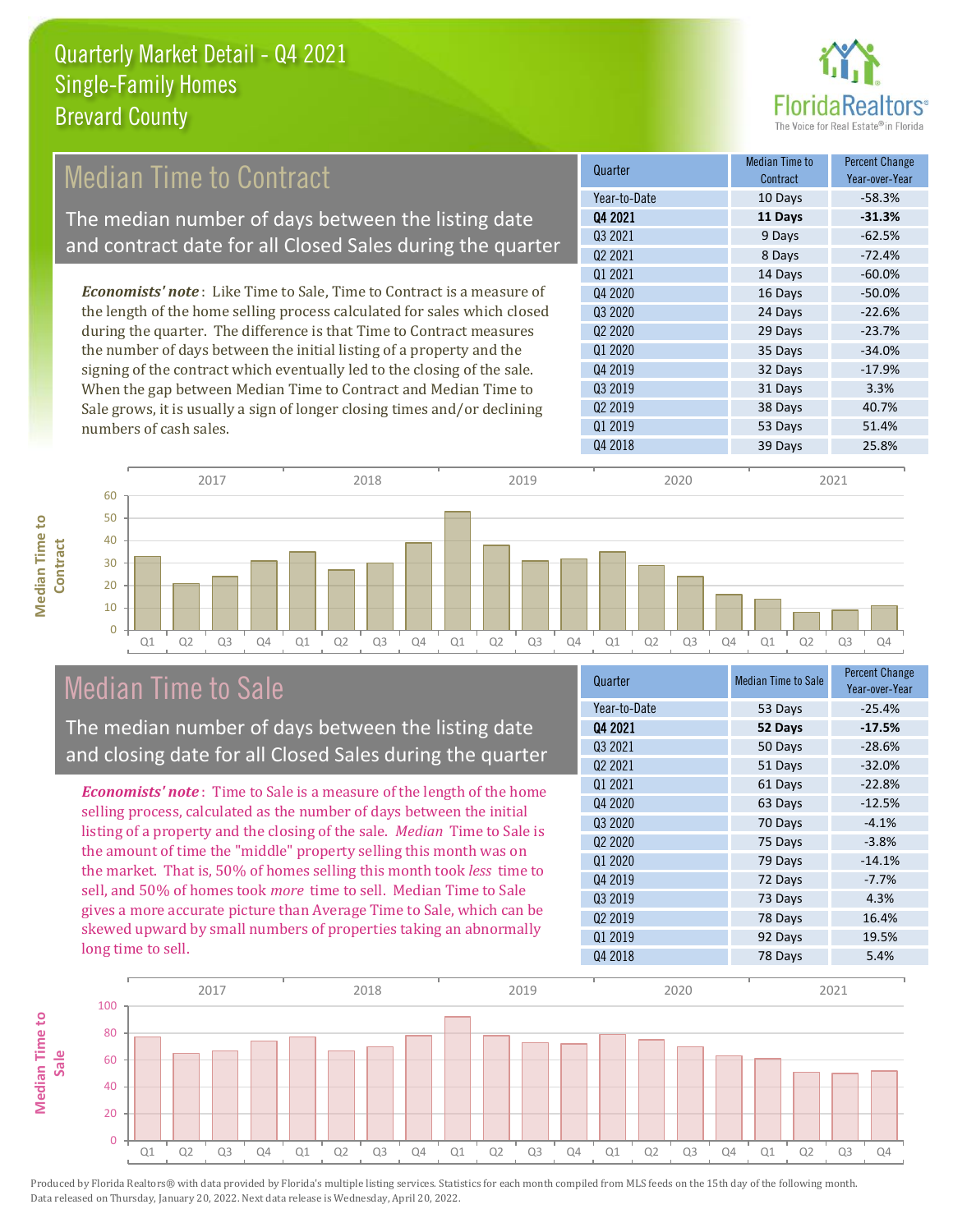

| <b>New Pending Sales</b>                                                      | Quarter             | <b>New Pending Sales</b> | <b>Percent Change</b><br>Year-over-Year |
|-------------------------------------------------------------------------------|---------------------|--------------------------|-----------------------------------------|
|                                                                               | Year-to-Date        | 12,982                   | 5.4%                                    |
| The number of listed properties that went under                               | Q4 2021             | 2,966                    | 4.5%                                    |
| contract during the quarter                                                   | 03 2021             | 3,327                    | 0.9%                                    |
|                                                                               | Q <sub>2</sub> 2021 | 3,306                    | 2.4%                                    |
|                                                                               | 01 2021             | 3,383                    | 14.4%                                   |
| <b>Economists' note:</b> Because of the typical length of time it takes for a | Q4 2020             | 2,837                    | 15.7%                                   |
| sale to close, economists consider Pending Sales to be a decent               | Q3 2020             | 3,298                    | 23.0%                                   |
| indicator of potential future Closed Sales. It is important to bear in        | Q <sub>2</sub> 2020 | 3,228                    | 2.5%                                    |
| mind, however, that not all Pending Sales will be closed successfully.        | Q1 2020             | 2,958                    | 1.3%                                    |
| So, the effectiveness of Pending Sales as a future indicator of Closed        | Q4 2019             | 2,451                    | 19.7%                                   |
| Sales is susceptible to changes in market conditions such as the              | Q3 2019             | 2,682                    | 2.0%                                    |
| availability of financing for homebuyers and the inventory of                 | 02 2019             | 3,148                    | 3.2%                                    |
| distressed properties for sale.                                               | 01 2019             | 2,921                    | 2.2%                                    |
|                                                                               | Q4 2018             | 2,048                    | $-11.1%$                                |



### New Listings The number of properties put onto the market during

*Economists' note* : New Listings tend to rise in delayed response to increasing prices, so they are often seen as a lagging indicator of market health. As prices rise, potential sellers raise their estimations the quarter

of value—and in the most recent cycle, rising prices have freed up many potential sellers who were previously underwater on their mortgages. Note that in our calculations, we take care to not include properties that were recently taken off the market and quickly relisted, since these are not really *new* listings.

| Quarter                         | <b>New Listings</b> | <b>Percent Change</b><br>Year-over-Year |
|---------------------------------|---------------------|-----------------------------------------|
| Year-to-Date                    | 13,035              | 5.4%                                    |
| Q4 2021                         | 2,886               | 1.3%                                    |
| 03 2021                         | 3,514               | 14.1%                                   |
| Q <sub>2</sub> 2021             | 3,536               | 16.4%                                   |
| 01 2021                         | 3,099               | $-8.7%$                                 |
| Q4 2020                         | 2,849               | 1.7%                                    |
| Q3 2020                         | 3,081               | 3.3%                                    |
| Q <sub>2</sub> 20 <sub>20</sub> | 3,037               | $-6.1%$                                 |
| 01 2020                         | 3,396               | 4.0%                                    |
| Q4 2019                         | 2,801               | 3.8%                                    |
| 03 2019                         | 2,983               | $-7.7%$                                 |
| Q <sub>2</sub> 2019             | 3,233               | $-11.0%$                                |
| Q1 2019                         | 3,265               | $-1.9%$                                 |
| Q4 2018                         | 2,698               | 5.3%                                    |



Produced by Florida Realtors® with data provided by Florida's multiple listing services. Statistics for each month compiled from MLS feeds on the 15th day of the following month. Data released on Thursday, January 20, 2022. Next data release is Wednesday, April 20, 2022.

**New Listings**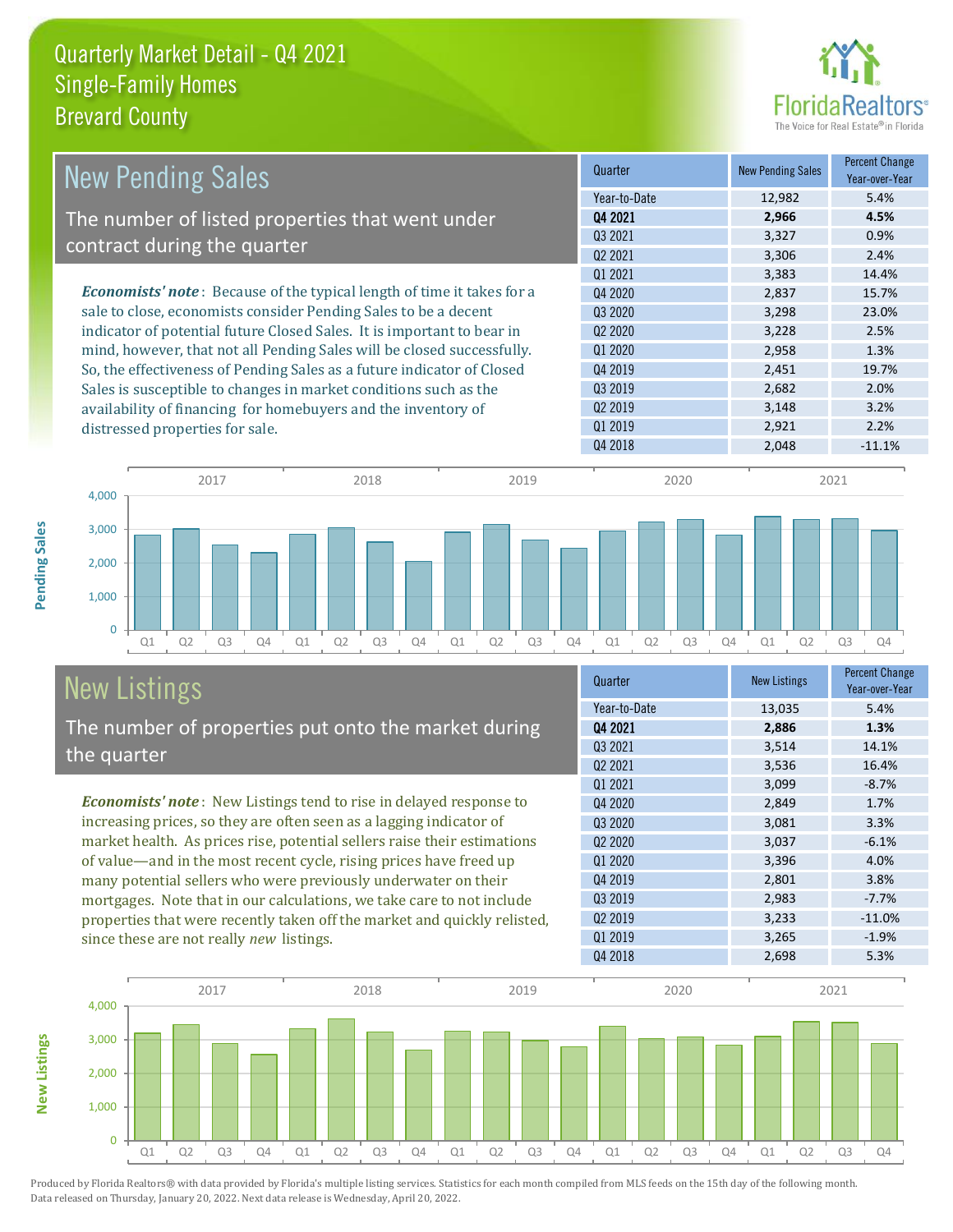

| <b>Inventory (Active Listings)</b>                                           | Quarter             | Inventory | <b>Percent Change</b><br>Year-over-Year |
|------------------------------------------------------------------------------|---------------------|-----------|-----------------------------------------|
|                                                                              | YTD (Monthly Avg)   | 968       | $-46.9%$                                |
| The number of property listings active at the end of                         | Q4 2021             | 895       | $-28.9%$                                |
|                                                                              | 03 2021             | 1.049     | $-24.7%$                                |
| the quarter                                                                  | Q <sub>2</sub> 2021 | 931       | $-47.3%$                                |
|                                                                              | 01 2021             | 813       | $-65.9%$                                |
| <b>Economists' note</b> : There are a number of ways to define and calculate | Q4 2020             | 1,258     | $-43.7%$                                |
| Inventory. Our method is to simply count the number of active listings       | 03 2020             | 1,393     | $-39.8%$                                |
| on the last day of the quarter, and hold this number to compare with         | 02 2020             | 1.767     | $-27.4%$                                |
| the same quarter the following year. Inventory rises when New                | Q1 2020             | 2,387     | $-13.8%$                                |
| Listings are outpacing the number of listings that go off-market             | Q4 2019             | 2,235     | $-20.4%$                                |
| (regardless of whether they actually sell). Likewise, it falls when New      | Q3 2019             | 2,313     | $-12.1%$                                |
| Listings aren't keeping up with the rate at which homes are going off-       | Q <sub>2</sub> 2019 | 2,433     | $-3.3%$                                 |



### Months Supply of Inventory

market.

**Inventory**

An estimate of the number of months it will take to deplete the current Inventory given recent sales rates

*Economists' note* : MSI is a useful indicator of market conditions. The benchmark for a balanced market (favoring neither buyer nor seller) is 5.5 months of inventory. Anything higher is traditionally a buyers' market, and anything lower is a sellers' market. There is no single accepted way of calculating MSI. A common method is to divide current Inventory by the most recent month's Closed Sales count, but this count is a usually poor predictor of future Closed Sales due to seasonal cycles. To eliminate seasonal effects, we use the 12-month average of monthly Closed Sales instead.

| Quarter                         | <b>Months Supply</b> | <b>Percent Change</b><br>Year-over-Year |
|---------------------------------|----------------------|-----------------------------------------|
| <b>YTD (Monthly Avg)</b>        | 1.0                  | $-52.4%$                                |
| Q4 2021                         | 0.9                  | $-35.7%$                                |
| 03 2021                         | 1.0                  | $-37.5%$                                |
| Q <sub>2</sub> 2021             | 0.9                  | $-57.1%$                                |
| 01 2021                         | 0.9                  | $-66.7%$                                |
| Q4 2020                         | 1.4                  | $-46.2%$                                |
| Q3 2020                         | 1.6                  | $-42.9%$                                |
| Q <sub>2</sub> 20 <sub>20</sub> | 2.1                  | $-27.6%$                                |
| 01 2020                         | 2.7                  | $-20.6%$                                |
| Q4 2019                         | 2.6                  | $-23.5%$                                |
| Q3 2019                         | 2.8                  | $-12.5%$                                |
| Q <sub>2</sub> 2019             | 2.9                  | $-6.5%$                                 |
| Q1 2019                         | 3.4                  | 21.4%                                   |
| Q4 2018                         | 3.4                  | 25.9%                                   |

Q1 2019 2,769 18.8%

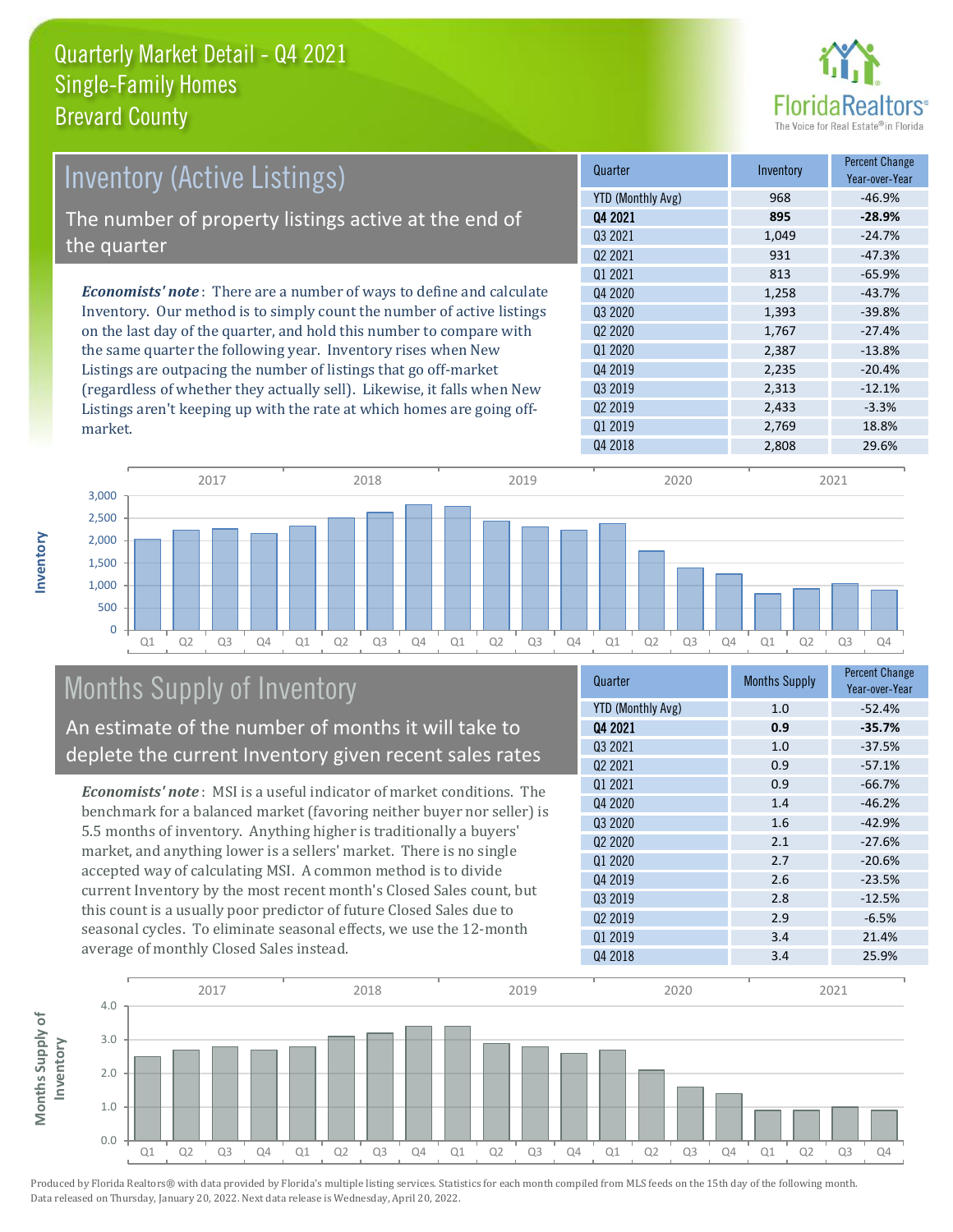

#### *Economists' note:* Closed Sales are one of the simplest—yet most important—indicators for the residential real estate market. When comparing Closed Sales across markets of different sizes, we recommend comparing the percent changes in sales rather than the number of sales. Closed Sales (and many other market metrics) are affected by seasonal cycles, so actual trends are more accurately represented by year-over-year changes (i.e. comparing a quarter's sales to the amount of sales in the same quarter in the previous year), rather than changes from one quarter to the next. \$1,000,000 or more 79 79 43.6% \$250,000 - \$299,999 549 0.9% \$300,000 - \$399,999 912 48.8% \$400,000 - \$599,999 599 47.5% \$600,000 - \$999,999 258 40.2% \$150,000 - \$199,999 169 -58.5% \$200,000 - \$249,999 435 -27.3%  $$100,000 - $149,999$  61 -47.0% Sale Price Closed Sales Percent Change Year-over-Year Less than \$50,000 1 1 -80.0% \$50,000 - \$99,999 18 -35.7% 900 1,000 **Q** 04 2020 **Q** 04 2021 900 1,000 Closed Sales by Sale Price The number of sales transactions which closed during the quarter



#### Median Time to Contract by Sale Price The median number of days between the listing date and contract date for all Closed Sales during the quarter

*Economists' note* : Like Time to Sale, Time to Contract is a measure of the length of the home selling process calculated for sales which closed during the quarter. The difference is that Time to Contract measures the number of days between the initial listing of a property and the signing of the contract which eventually led to the closing of the sale. When the gap between Median Time to Contract and Median Time to Sale grows, it is usually a sign of longer closing times and/or declining numbers of cash sales.

| <b>Sale Price</b>     | <b>Median Time to</b><br>Contract | <b>Percent Change</b><br>Year-over-Year |
|-----------------------|-----------------------------------|-----------------------------------------|
| Less than \$50,000    | 14 Days                           | 250.0%                                  |
| $$50,000 - $99,999$   | 11 Days                           | $-8.3%$                                 |
| $$100,000 - $149,999$ | 20 Days                           | 25.0%                                   |
| $$150,000 - $199,999$ | 15 Days                           | 7.1%                                    |
| \$200,000 - \$249,999 | 10 Days                           | $-23.1%$                                |
| \$250,000 - \$299,999 | 10 Days                           | $-41.2%$                                |
| \$300,000 - \$399,999 | 10 Days                           | $-37.5%$                                |
| \$400,000 - \$599,999 | 11 Days                           | $-31.3%$                                |
| \$600,000 - \$999,999 | 15 Days                           | $-65.1%$                                |
| \$1,000,000 or more   | 25 Days                           | $-3.8%$                                 |



**Median Time to Contract Median Time to Contract**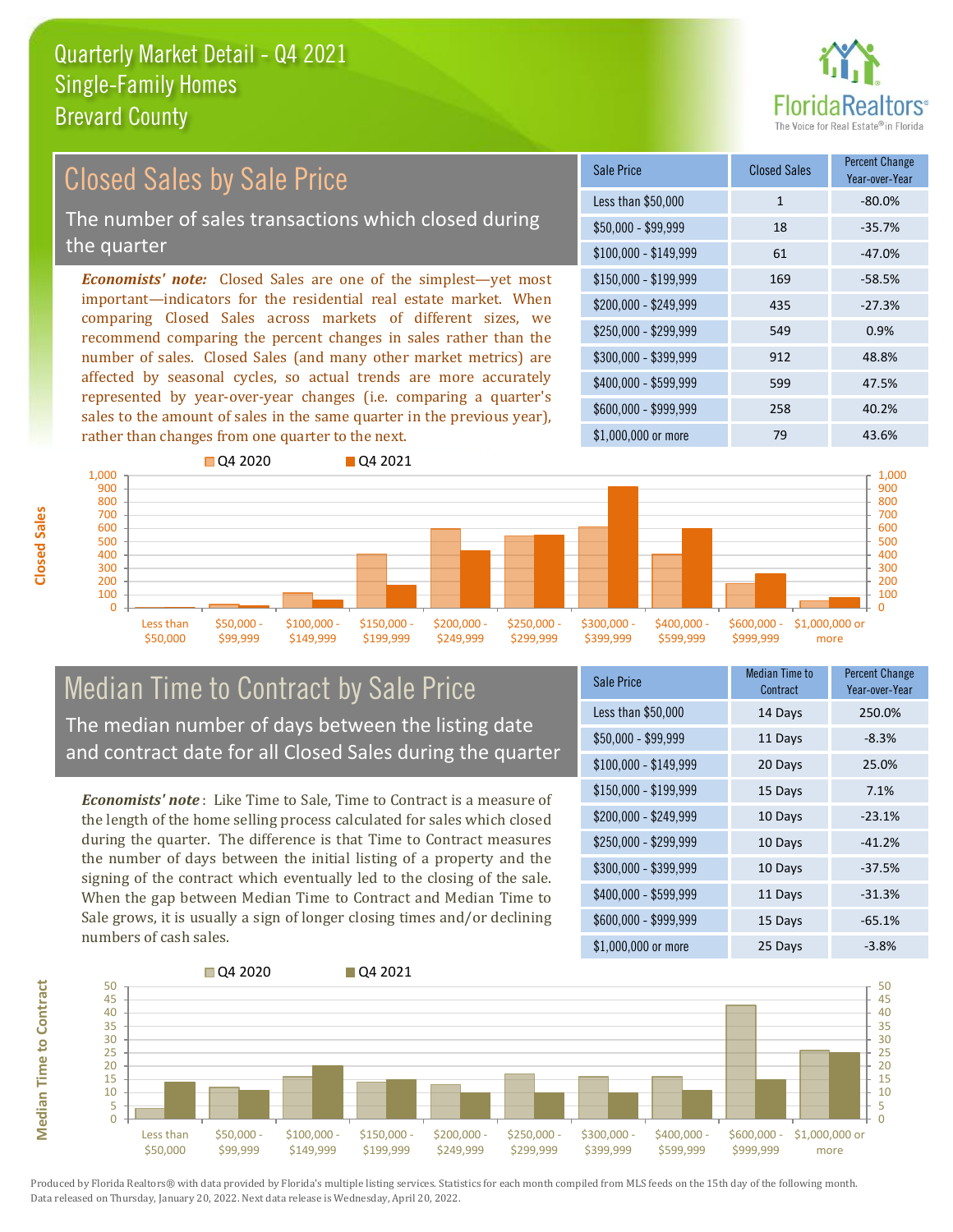

### New Listings by Initial Listing Price

The number of properties put onto the market during the quarter

*Economists' note:* New Listings tend to rise in delayed response to increasing prices, so they are often seen as a lagging indicator of market health. As prices rise, potential sellers raise their estimations of value—and in the most recent cycle, rising prices have freed up many potential sellers who were previously underwater on their mortgages. Note that in our calculations, we take care to not include properties that were recently taken off the market and quickly relisted, since these are not really *new* listings.

| <b>Initial Listing Price</b> | <b>New Listings</b> | <b>Percent Change</b><br>Year-over-Year |
|------------------------------|---------------------|-----------------------------------------|
| Less than \$50,000           | $\mathcal{P}$       | 0.0%                                    |
| $$50,000 - $99,999$          | 11                  | $-73.8%$                                |
| $$100,000 - $149,999$        | 41                  | $-52.9%$                                |
| $$150,000 - $199,999$        | 160                 | $-59.7%$                                |
| \$200,000 - \$249,999        | 395                 | $-33.6%$                                |
| \$250,000 - \$299,999        | 514                 | $-14.5%$                                |
| \$300,000 - \$399,999        | 914                 | 65.9%                                   |
| \$400,000 - \$599,999        | 534                 | 49.2%                                   |
| \$600,000 - \$999,999        | 237                 | 64.6%                                   |
| \$1,000,000 or more          | 78                  | 8.3%                                    |



#### Inventory by Current Listing Price The number of property listings active at the end of the quarter

*Economists' note* : There are a number of ways to define and calculate Inventory. Our method is to simply count the number of active listings on the last day of the quarter, and hold this number to compare with the same quarter the following year. Inventory rises when New Listings are outpacing the number of listings that go off-market (regardless of whether they actually sell). Likewise, it falls when New Listings aren't keeping up with the rate at which homes are going offmarket.

| <b>Current Listing Price</b> | Inventory    | <b>Percent Change</b><br>Year-over-Year |
|------------------------------|--------------|-----------------------------------------|
| Less than \$50,000           | $\mathbf{1}$ | 0.0%                                    |
| $$50,000 - $99,999$          | 3            | $-75.0%$                                |
| $$100,000 - $149,999$        | 8            | $-76.5%$                                |
| \$150,000 - \$199,999        | 43           | $-68.6%$                                |
| \$200,000 - \$249,999        | 82           | $-58.6%$                                |
| \$250,000 - \$299,999        | 132          | $-45.2%$                                |
| \$300,000 - \$399,999        | 261          | 10.6%                                   |
| \$400,000 - \$599,999        | 179          | 0.6%                                    |
| \$600,000 - \$999,999        | 110          | $-19.1%$                                |
| \$1,000,000 or more          | 76           | $-10.6%$                                |



Produced by Florida Realtors® with data provided by Florida's multiple listing services. Statistics for each month compiled from MLS feeds on the 15th day of the following month. Data released on Thursday, January 20, 2022. Next data release is Wednesday, April 20, 2022.

**Inventory**